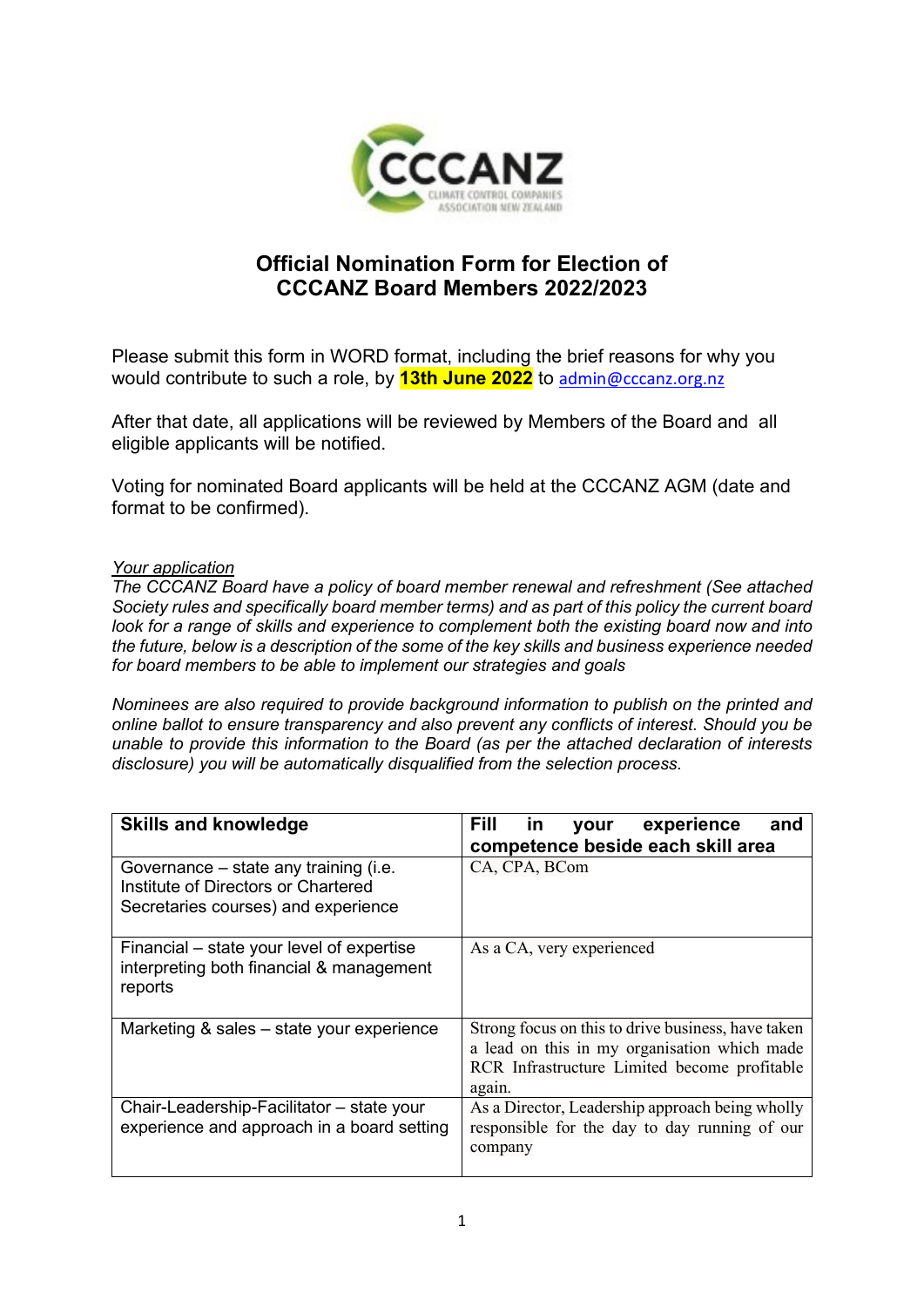| Policy Development - state your<br>experience                                  | I personally have an interest in politics, I have<br>written a few submissions on government policy<br>re. the point of view of the sector I have been<br>representing. |
|--------------------------------------------------------------------------------|-------------------------------------------------------------------------------------------------------------------------------------------------------------------------|
| Business acumen and relevant positions                                         | Company Accountant, Finance Director and                                                                                                                                |
| held                                                                           | <b>Executive Director</b>                                                                                                                                               |
| Government lobbying - state your<br>experience lobbying for legislative change | N/A                                                                                                                                                                     |
| State your HVAC+R industry experience                                          | Overall, 10 years in various roles, Financial                                                                                                                           |
| (e.g., employee for a major mechanical                                         | Controller, Finance Director and Executive                                                                                                                              |
| services company for 10 years, salesman                                        | Director. With RCR and Compac Sorting                                                                                                                                   |
| for a refrigeration supplier, etc.                                             | Equipment (Work with a lot of cool stores)                                                                                                                              |

## *Please also complete the below questions to allow us to best understand your suitability for the role?*

1. What do you know about CCCANZ and its activities?

*The Association promotes the required standards, improvements and level of workmanship amongst HVAC related companies. The association supports members in these areas and ensure they receive up to date information*.

2. In what way do you believe the CCCANZ Board makes a contribution to the organisation and the wider HVAC&R Industry?

*To have a wider experience than the engineering i.e. myself as an experienced finance professional who's working in the industries for a long time,*

3. What could the CCCANZ Board do better/ differently?

*The board can do better when you have people from difference experience and background to give more support to its members and the industries*

4. Knowing what you do about CCCANZ, how do you believe our organisation is perceived in the HVAC&R Industry?

*The Association plays an important role and well respected*

5. What would you say are your 3 key strengths as a business person?

*Honesty, professionalism and financial background*

6. To ensure there is no conflict, have you held governance roles or directorships before? Or currently?

*I am the working director of RCR Infrastructure Ltd, which is a member of CCCANZ*